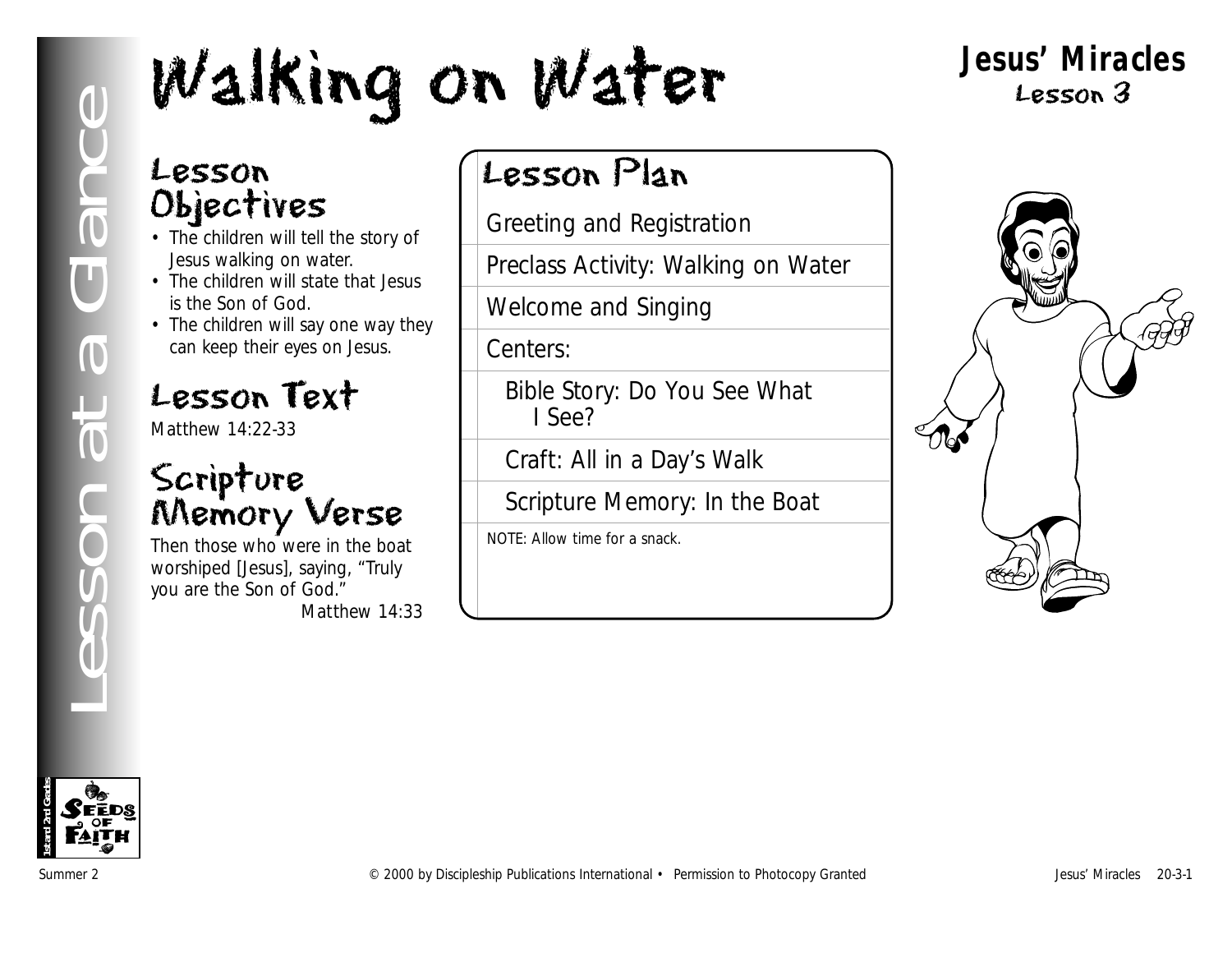

# Walking on Water

The children will preview today's Bible Story as they make preparations for their crafts.

#### Materials

*For each child:*

- box (shoe box or bigger)
- crayons and markers
- *For the teacher:*
- box (shoe box or bigger)

# Preparation

Prepare a sample box to show the children.

## Instructions

- 1. Greet the children as they arrive. Explain to them that they are going to begin making a picture box about today's Bible Story. They will finish it during the Craft Center.
- 2. Distribute the boxes and the crayons and markers to the children. Have the children color the insides of their boxes. Suggest that they color the bottom blue for water and the top and sides black for the night sky. Have them write their names on their boxes.
- 3. Collect the boxes, including your sample box, and give these to the Craft teacher.

# Teacher Tips

• For large classes, arrange the boxes in alphabetical or numerical (registration) order before giving them to the Craft teacher.





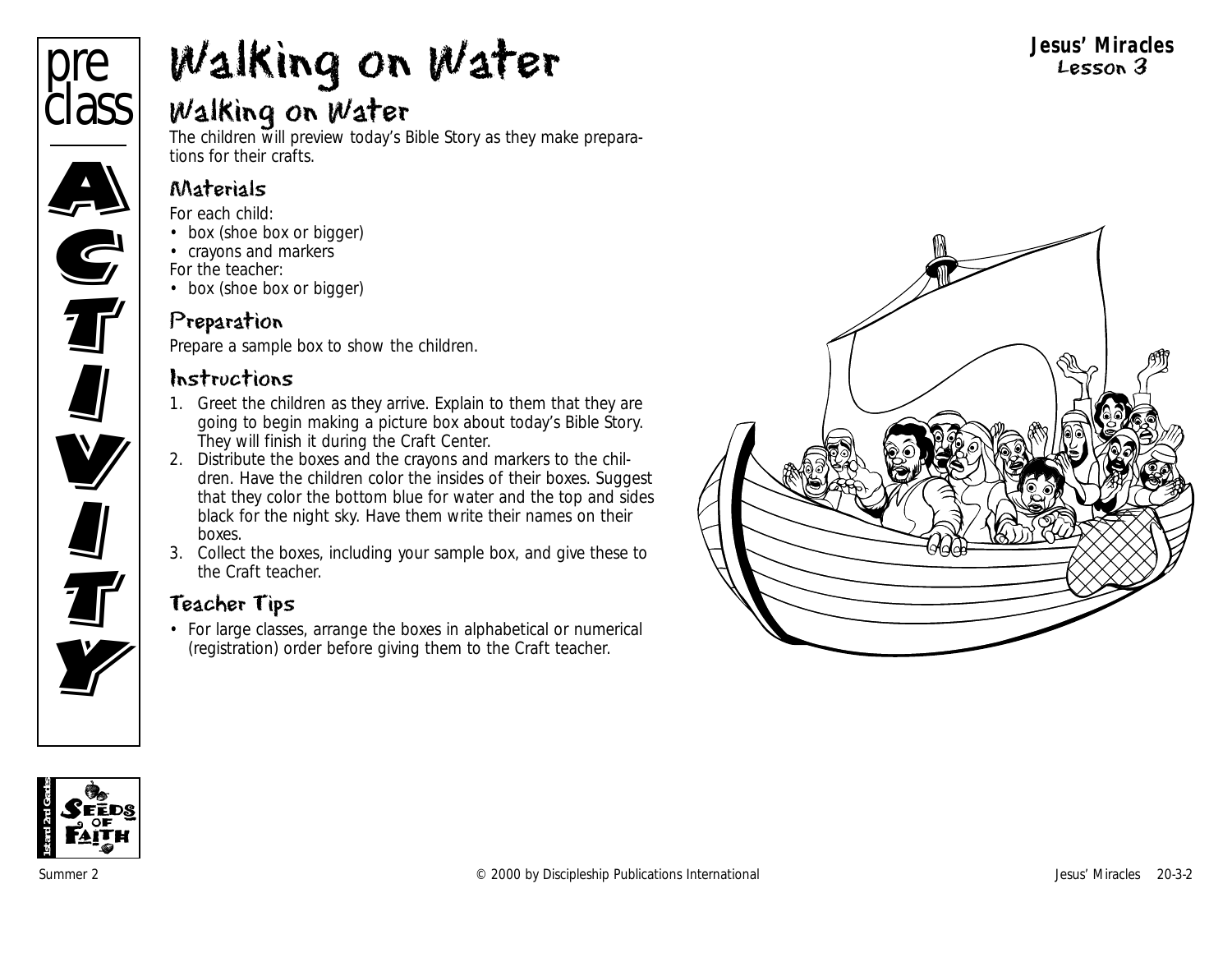# B

B

L

E

# Walking on Water

# Do You See What I See?



T

O

R

Y

The children will tell the story of Jesus walking on the water.

#### Materials

*For the teacher:*

• large writing surface

## Preparation

- 1. On the large writing surface, neatly print: immediately, dismissed, considerable, buffeted, watch of the night, ghost, sink.
- 2. Practice presenting this Bible Story.

## Introducing the Bible Story

Open your Bible to Matthew 14:22. Tell the children that today's Bible Story comes from the New Testament book of Matthew. Ask the children what miracles they remember from the last two lessons. (Jesus turning water into wine; Jesus calming the storm) Ask the children how it makes them feel to know that Jesus had this kind of power. Remind them that with each miracle, the disciples were amazed and put their faith in Jesus.

Tell the children to look at the large writing surface. Read each of the words aloud to them. Explain that these are all words that they will hear in today's Bible Story. Use the guide below to define the words and how they will be used in today's story.

| Word               | Definition                         | How Used in Story<br>Jesus responded immediately.         |  |  |
|--------------------|------------------------------------|-----------------------------------------------------------|--|--|
| immediately        | right away;<br>without delay       |                                                           |  |  |
| dismissed          | ended; sent away                   | Jesus dismissed the crowd.                                |  |  |
| considerable       | sizeable; large                    | The boat was a considerable dis-<br>tance from shore.     |  |  |
| buffeted           | hit; beaten; slapped               | The waves buffeted the boat.                              |  |  |
| watch of the night | period of time<br>during the night | It was very late-during the fourth<br>watch of the night. |  |  |
| ghost              | spirit of a<br>dead person         | The disciples thought they saw<br>a ghost!                |  |  |
| sink               | go down; to drop;<br>to dip        | Peter began to sink into the water.                       |  |  |

#### Presenting the Bible Story

Tell the children to listen carefully as you read the Bible Story. Explain that after you read it through the first time, they will help you tell the story again.

**Jesus' Miracles** Lesson 3

*Immediately Jesus made the disciples get into the boat and go on ahead of him to the other side, while he dismissed the crowd. After he had dismissed them, he went up on a mountainside by himself to pray. When evening came, he was there alone, but the boat was already a considerable distance from land, buffeted by the waves because the wind was against it.* 

*During the fourth watch of the night Jesus went out to them, walking on the lake. When the disciples saw him walking on the lake, they were terrified. "It's a ghost," they said, and cried out in fear.* 

*But Jesus immediately said to them: "Take courage! It is I. Don't be afraid."* 

*"Lord, if it's you," Peter replied, "tell me to come to you on the water."* 

*"Come," he said.*

*Then Peter got down out of the boat, walked on the water and came toward Jesus. But when he saw the wind, he was afraid and, beginning to sink, cried out, "Lord, save me!"* 

*Immediately Jesus reached out his hand and caught him. "You of little faith," he said, "why did you doubt?"* 

*And when they climbed into the boat, the wind died down. Then those who were in the boat worshiped him, saying, "Truly you are the Son of God"* (Matthew 14:22-33).

Choose one child to play the part of Jesus, another to play the part of Peter, and the rest to be the disciples. Read the story a second time, following the directions provided for you.

*Immediately Jesus made the disciples get into the boat and go on ahead of him to the other side, while he dismissed the crowd.* [Have Jesus send the disciples off on a pretend boat and then pretend to dismiss a crowd.] *After he had dismissed them, he went up on a mountainside by himself to pray.* [Have Jesus praying alone.] *When evening came, he*

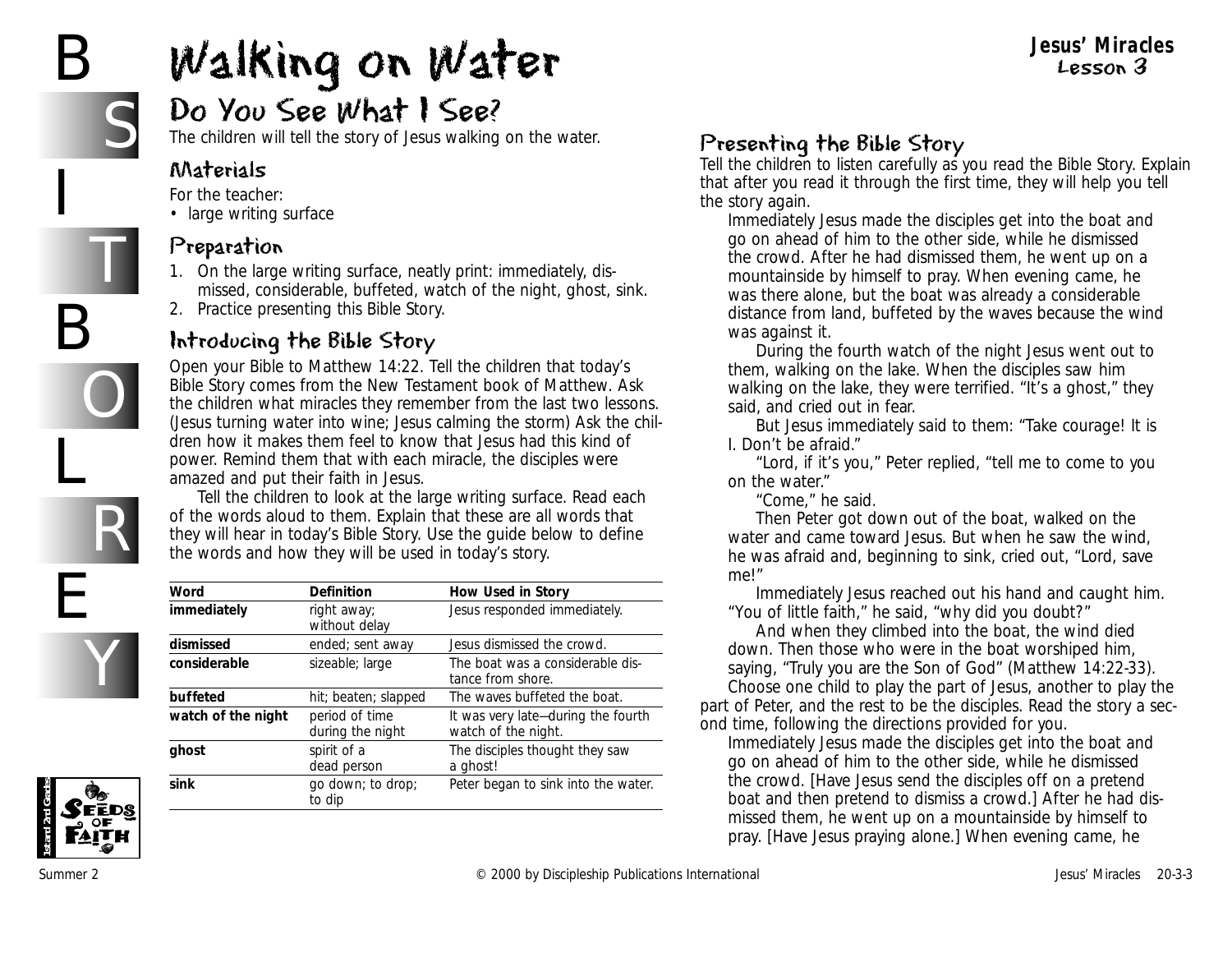*was there alone, but the boat was already a considerable distance from land, buffeted by the waves because the wind was against it.* [Have the disciples toss and turn from the wind blowing against the boat.]

*During the fourth watch of the night Jesus went out to them, walking on the lake.* [Have Jesus walk slowly toward the disciples.] *When the disciples saw him walking on the lake, they were terrified. "It's a ghost," they said, and cried out in fear.* [Have the disciples cry out, "It's a ghost!"]

*But Jesus immediately said to them: "Take courage! It is I. Don't be afraid."* [Have Jesus repeat.]

*"Lord, if it's you," Peter replied, "tell me to come to you on the water."* [Have Peter repeat these words.]

*"Come," he said.* [Have Jesus repeat.]

*Then Peter got down out of the boat, walked on the water and came toward Jesus.* [Have Peter walk slowly toward Jesus.] *But when he saw the wind, he was afraid and, beginning to sink, cried out, "Lord, save me!"* [Have Peter look around him and then begin to sink.]

*Immediately Jesus reached out his hand and caught him. "You of little faith," he said, "why did you doubt?"* [Have Jesus repeat.]

*And when they climbed into the boat, the wind died down. Then those who were in the boat worshiped him, saying, "Truly you are the Son of God."* [Have all the disciples repeat.] (Matthew 14:22-33, descriptions added)

- *Why do you think that Jesus wanted the disciples to see him walk on water?* (He wanted to show them his power from God.)
- *How would you feel if you saw someone miraculously walking on water?*
- *What did the disciples do and say after Jesus and Peter were in the boat?* (They worshiped him and said, "Truly you are the Son of God.")

#### Share and Tell

Encourage them to tell this story to a friend or a family member who has never heard this story and then to ask them how it makes them feel. Close with a prayer thanking God for Jesus' great power to do amazing miracles.

**Jesus' Miracles** Lesson 3

## Teacher Tips

• Feel free to enhance the role-play with simple props or costumes.



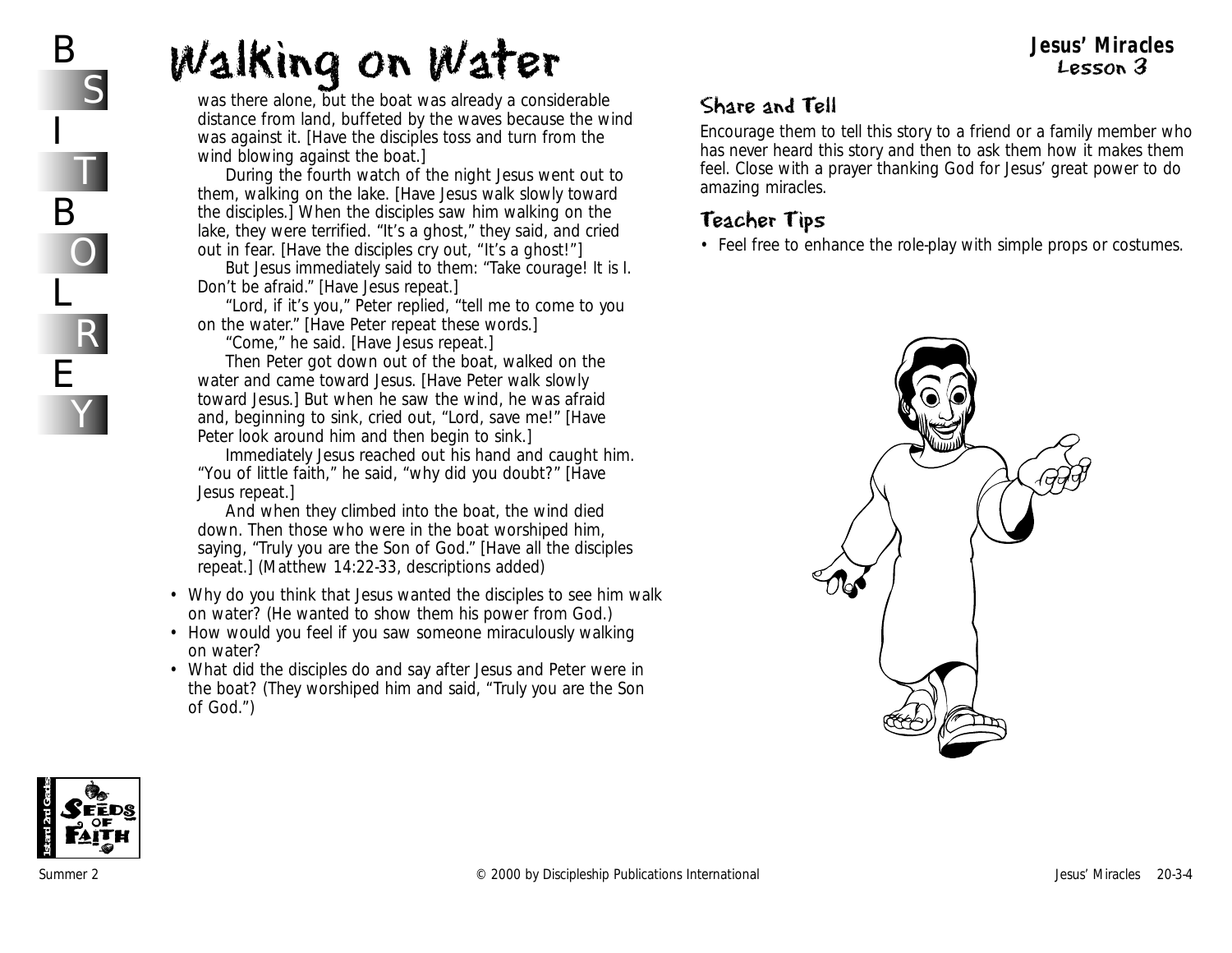# All in a Day's Walk

The children will make a craft that will remind them of today's Bible Story.

#### Materials

*For each child:*

- box from the Preclass Activity
- glue stick
- crayons or markers
- small star stickers

*For the teacher:*

- scissors
- sample box from Preclass Activity
- crayons
- glue stick
- *Reproducible Pages:*
- Page A, 1 copy for each child

## Preparation

- 1. Cut out the figures for each child from the copies of Reproducible Page A.
- 2. Prepare the figures from your copy of Reproducible Page A by cutting out the figures, coloring them, and then folding back the figures' tabs.
- 3. As soon as you receive your sample box from the Preclass Activity teacher, finish the model to show the children.

## Instructions

- 1. Introduce today's activity: *In our Bible Story today, we are learning about a time when Jesus actually walked on the water to reach his disciples in a boat.* Show the children your sample craft. *The disciples were afraid at first, but when they realized it was Jesus they were amazed.* Read the memory verse written<br>• Consider the disciples in a boat. Show the children your sample<br>• Craft. The disciples were afraid at first, but when they realized it<br>• Was Jesus they were ama on the boat.
	- 2. Give the children their boxes, the figures you prepared, crayons and the glue sticks.
	- 3. After they have finished coloring their figures, help them to fold back the tabs, and then glue the pictures inside their boxes. See Figure A.

4. Give the children the small star stickers to decorate the sky. See Figure B.

**Jesus' Miracles** Lesson 3

#### Conclusion

Ask the children how it makes them feel to know that Jesus had the power to walk on water. Pray together thanking God for sending Jesus.

## Teacher Tips

• Allow any children who have not finished coloring their boxes to finish during the Craft Center.



**1st and 2nd Grades**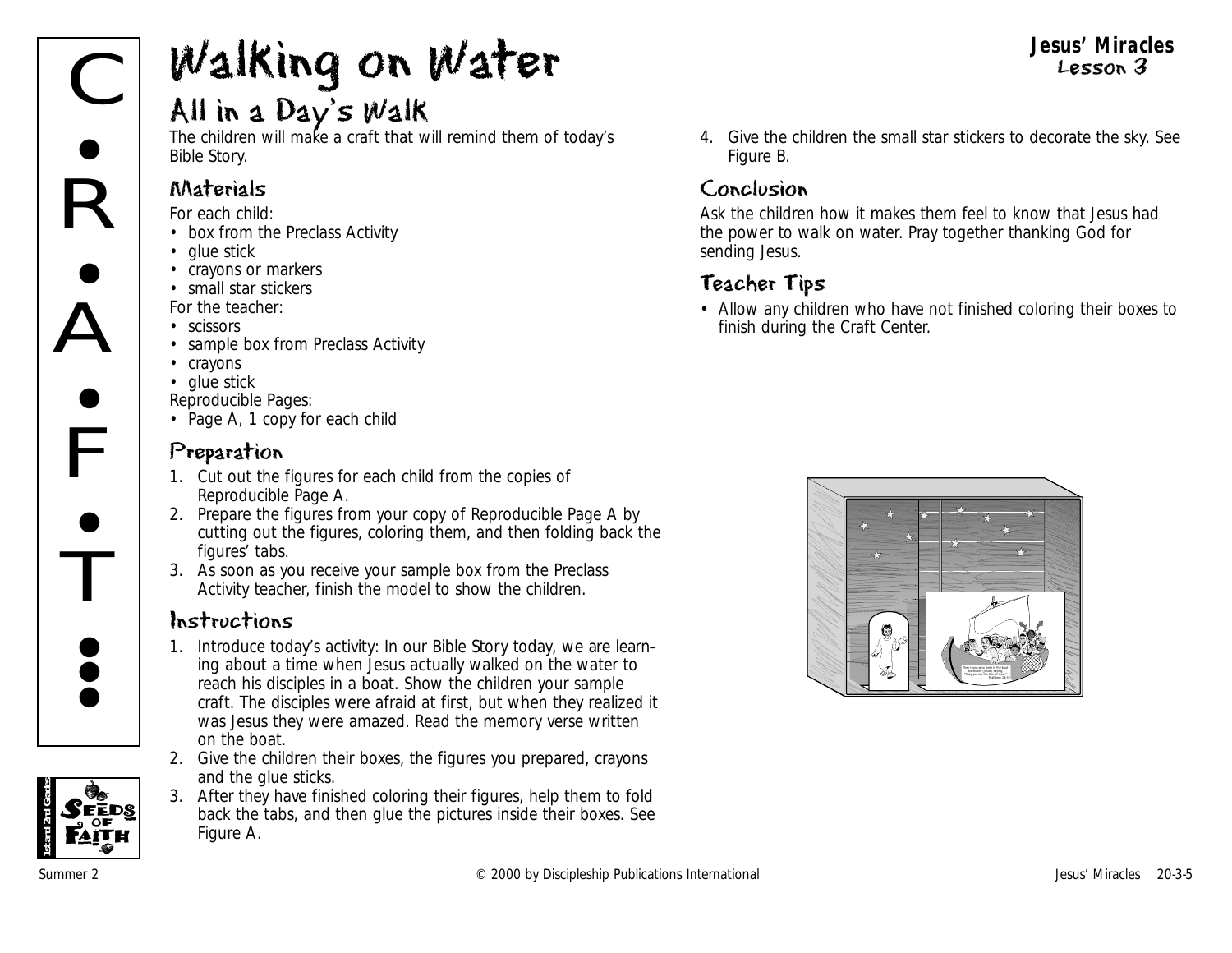







T

•<br>• **; •** 

•

**Jesus' Miracles** C Lesson 3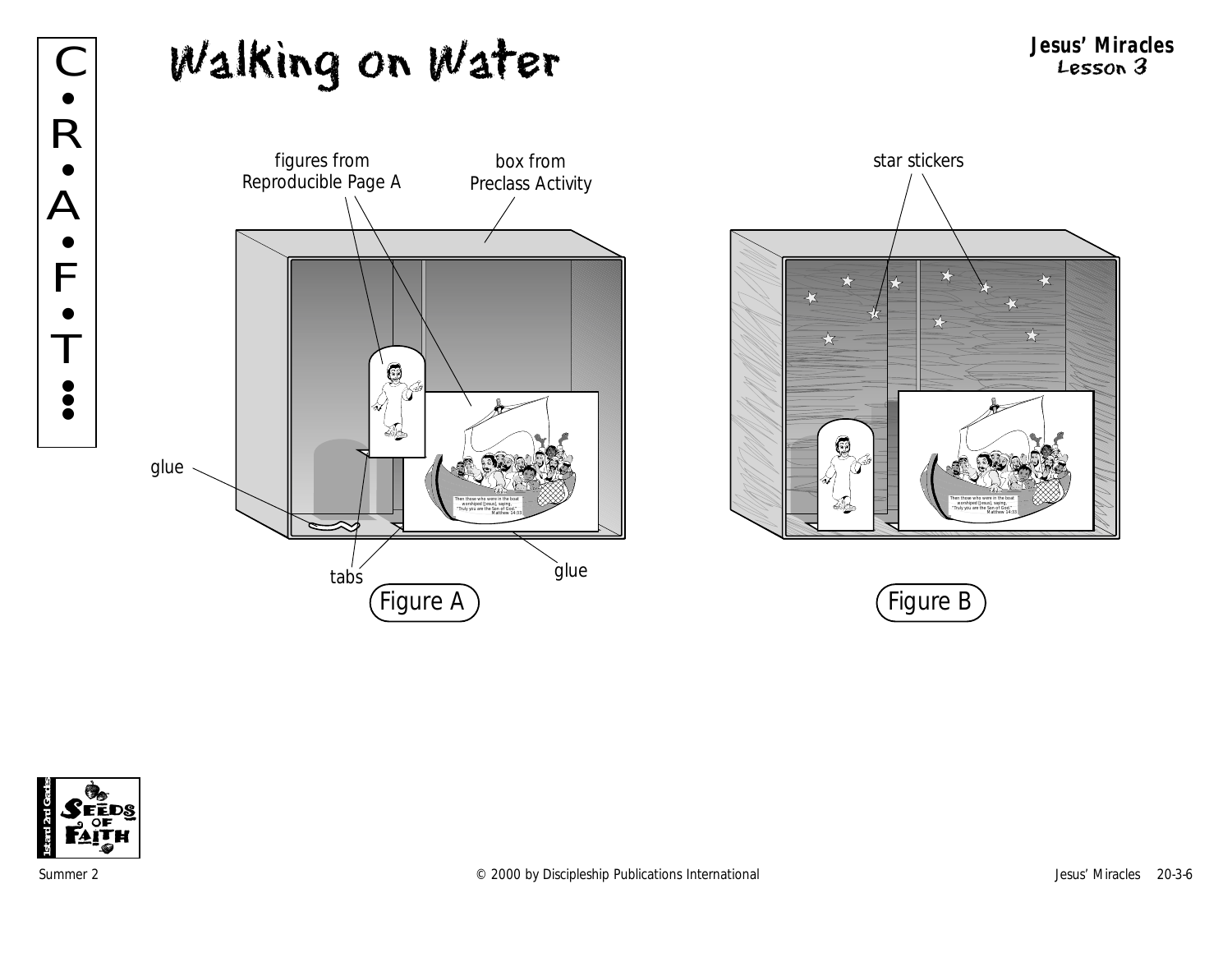

# In the Boat

The children will learn and memorize today's Scripture Memory Verse through this fun, interactive activity.

#### Scripture Memory Verse

Then those who were in the boat worshiped [Jesus], saying, "Truly you are the Son of God." *Matthew 14:33*

# Materials

*For the teacher:*

- 1 piece of banner paper, 6'
- black marker
- blue marker (optional)

# Preparation

- 1. Filling the banner paper, draw a simple outline of a boat. See the sample on this page.
- 2. Practice leading this activity.

# Instructions

- 1. Introduce today's activity: *Today you are learning about the time when Jesus walked on the water! His disciples had gone ahead of him in the boat so that Jesus could pray alone. In the middle of night—called the "fourth watch of the night"—Jesus walked out to the middle of the lake—on the water! When the disciples saw him, they were terrified because they thought he was a ghost! Jesus not only showed that he could walk on the water, but that Peter could too! In our Scripture Memory Verse, you will learn what the disciples said and did after this amazing miracle of Jesus.*
- 2. Show the children the Scripture Memory Verse on the back of this Lesson Card. Read it aloud to them three times. Ask them to read it together with you three more times.
- 3. Show the children the boat you prepared. Invite the children to sit in the boat. Stand outside of the boat and lead the children in saying the Scripture Memory Verse.
- 4. Choose a child by name and say, "Come out." Have the child step out of the boat and join you. Together, say the verse with

that child to the rest of the children in the boat. Call another child by name and say, "Come out." Together with the first child, say the verse together to the rest of the children in the boat. Continue until you have called each child to come out.

**Jesus' Miracles** Lesson 3

- 5. Have all the children return to the boat. Ask for a volunteer to be "Jesus." Have the children in the boat all say the Scripture Memory Verse from memory to the child outside the boat. Ask for another volunteer to be Jesus and stand outside the boat and repeat this. Do this for as many children who would like to be Jesus.
- 6. Ask for volunteers to say the verse from memory.

## Conclusion

Ask the children what they think it means that the disciples "worshiped" Jesus. Explain that they worshiped him because they really believed he was God's Son. Close with a prayer for the children to believe that Jesus is the Son of God.

# Teacher Tips

• Feel free to enhance the picture of the boat by using the blue marker to draw water around the sides of the boat.



**1st and 2nd Grades**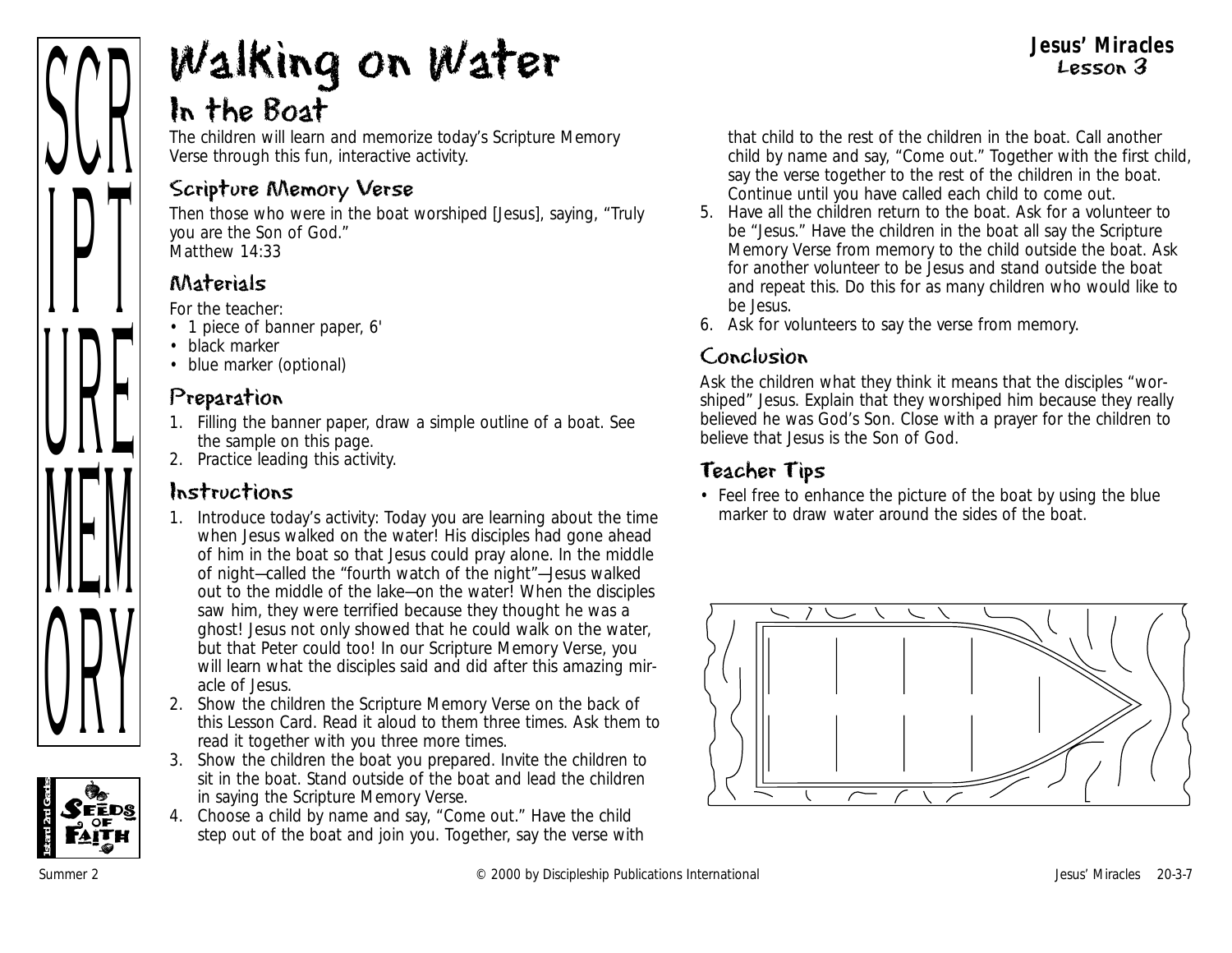

Then those who were in the boat worshiped [Jesus], saying, "Truly you are the Son of God." Matthew 14:33

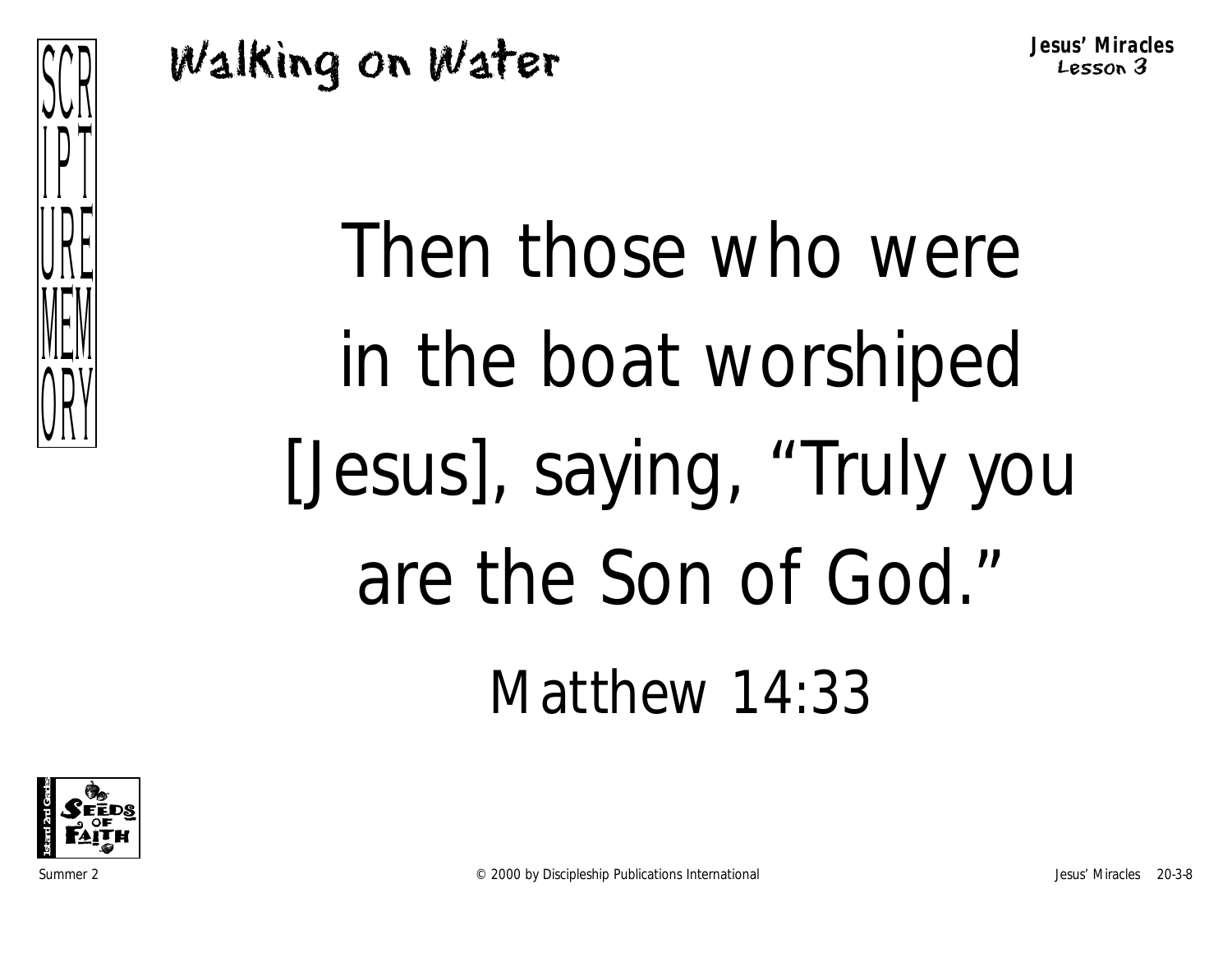#### Walking on Water **Jesus' Miracles** Lesson 3

# Lesson Objectives

- The children will tell the story of Jesus walking on water.
- The children will state that Jesus is the Son of God.
- The children will say one way they can keep their eyes on Jesus.

# Lesson Text

Matthew 14:22-33

# Scripture Memory Verse

Then those who were in the boat worshiped [Jesus], saying, "Truly you are the Son of God."

*Matthew 14:33*

# Lesson Plan

Greeting and Registration

Preclass Activity: All Eyes on Jesus

Welcome and Singing

Centers:

Life Application: The Eyes Have It

Game: Steps of Faith

Bible Skills: Letters from Peter

NOTE: Allow time for a snack.



# All Eyes on Jesus

The children will review this week's lesson as they prepare for their Life Application activity.



A)<br>C

**S**<br>T

I<br>I

**V** 

**I** 

**J**<br>T

**Ty** 

# Materials

*For each child:*

- construction paper, 2" x 14"
- crayons
- scissors

*For the teacher:*



• single hole punch

*Reproducible Pages:*

• Page B, 1 copy for each child

## Preparation

- 1. Cut out the glasses stencil from your copy of Reproducible Page B.
- 2. Cut a 2" x 14" strip of construction paper

for each child. Fold the paper in half making a 2" x 7" strip. Trace the glasses stencil onto the folded paper, keeping the thicker end on the fold. Cut out the glasses without cutting the fold.

- 3. Cut out the bottom half of the copies of Reproducible Page B to distribute to the children.
- 4. Make a sample of the glasses to show the children.

# Instructions

- 1. Greet the children as they arrive. Remind them that they are learning about Jesus walking on water. Explain to the children that they will be making a pair of glasses to use during the Life Application activity. Show them your sample.
- 2. Distribute the bottom half of the copies of Reproducible Page B, crayons and scis-

sors. Have the children color the eyes, being careful not to color over the words. Have them cut out the box with the eyes inside.

- 3. Distribute the glue sticks and stickers. Have the children glue their "eyes" on top in the center of their glasses, and then decorate with stickers.
- **LESSON Objectives**<br>
The change of the start of control internations international experimental experimental experimental experimental experimental experimental experimental experimental experimental experimental experime 4. Circulate to punch two holes through the "eyes," where indicated. Fold the glasses, and then snip a small triangle in the lower corner making a nose rest. Make sure the children put their names on their glasses.
	- 5. Collect the labeled glasses, as well as your sample, and give them to the Life Application teacher.

# Teacher Tips

• Make extra glasses for late arrivals.

• glue stick • stickers • scissors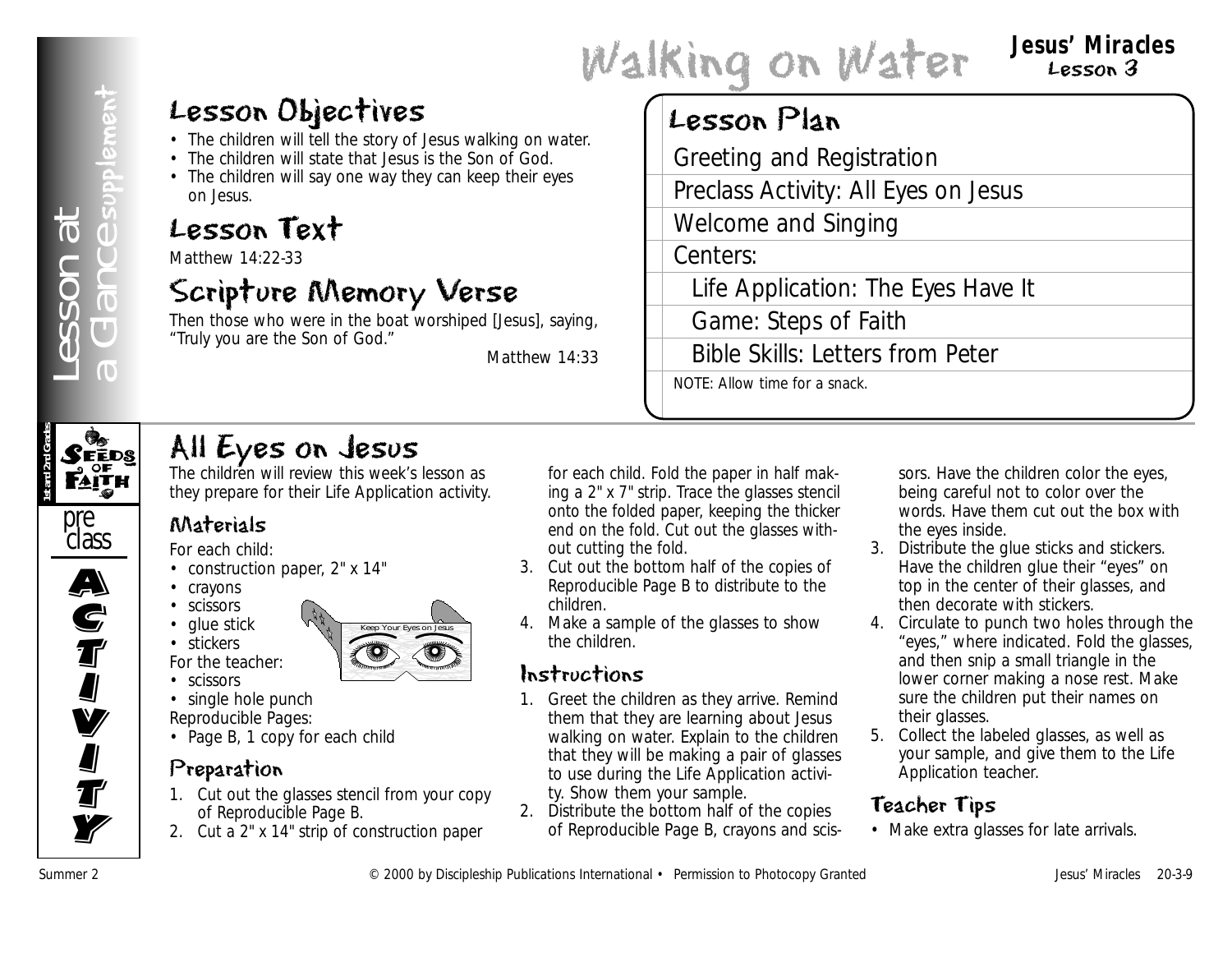LIFE

Ä

**P** 

P

Ļ

I

 $\frac{1}{2}$ 

 $\widecheck{\mathrm{A}}$ 

T

I

 $\dot{Q}$ 

 $\overline{\textsf{N}}$ 

supplement<br> **Jesus' Miracles**<br> **Jesus' Miracles**<br> **Jesus' Miracles** Lesson 3

# The Eyes Have It

The children will review this week's Bible Story as they think of ways to keep their eyes on Jesus.

## Materials

*For each child:*

- glasses from the Preclass Activity
- pencil

*For the teacher:*

- sample glasses from the Preclass Activity
- large writing surface

## Preparation

- 1. Neatly print on the large writing surface: Read, Pray, Watch, Think.
- 2. Practice leading this activity with energy and enthusiasm.

# Reviewing the Bible Story

Open your Bible and read Matthew 14:22-33 to the children. Have the children listen and fill in the next word of the passage below each time you pause:

*Immediately Jesus made the disciples get into the* (boat) *and go on ahead of him to the other side, while he dismissed the \_\_\_\_\_\_\_\_.* (crowd) *After he had dismissed them, he went up on a mountainside by himself to*

*\_\_\_\_\_\_\_\_* (pray). *When evening came, he was there alone, but the boat was already a considerable distance from land, buffeted by the waves because the wind was against it.* 

*During the fourth watch of the \_\_\_\_\_\_* (night) *Jesus went out to them, walking on the lake. When the disciples saw him walking on the \_\_\_\_\_\_,* (lake) *they were terrified. "It's a \_\_\_\_\_\_\_\_,"* (ghost) *they said, and cried out in \_\_\_\_\_\_.* (fear)

*But Jesus immediately said to them: "Take courage! It is I. Don't be \_\_\_\_\_\_\_\_."* (afraid)

*"Lord, if it's you," Peter replied, "tell me to come to you on the water."* 

*"Come," he said.*

*Then Peter got down out of the \_\_\_\_\_\_\_,* (boat) *walked on the \_\_\_\_\_\_\_* (water) *and came toward Jesus. But when*

*he saw the wind, he was afraid and, beginning to \_\_\_\_\_\_,* (sink) *cried out, "Lord, save me!"* 

*Immediately Jesus reached out his hand and caught him. "You of little faith," he said, "why did you doubt?"* 

*And when they climbed into the boat, the wind died down. Then those who were in the boat worshiped him, saying, "Truly you are the Son of \_\_\_\_\_\_."* (God)

# Life Application

*The Bible says that Jesus walked on water! That's a miracle. Can you think of some other miracles that Jesus did?* (turned water into wine, calmed the storm, etc.) *Jesus did miracles so that his disciples—and the people around him—would see God's power working through him and believe that he was God's Son. In this story, someone else also did a miracle. Who was it?* (Peter) *What miracle did Peter do?* (He walked on the water.) *Did Peter walk all the way across the lake the way that Jesus did? Why?* (No—because he took his eyes off of Jesus.) *Did you know that Jesus wants us to keep our eyes on him today?* Distribute the glasses from Preclass and have the children put them on. *Since we cannot really "see" Jesus like we can see each other, let's think of ways to keep our eyes on him.* Have the children write the words from the large writing surface onto the sides of their glasses. Talk with them about how the Bible, prayer and other people help us keep our eyes on Jesus.

#### Conclusion

Remind the children that Jesus helped Peter do something that Peter could never have done by himself—walk on water. Encourage the children to use their glasses to remind them of Peter when they pray about doing something for God that they don't think they can do themselves. Close with a prayer for the children to keep their eyes on Jesus this week.

# Teacher Tips

• Bring in sample books, videos and additional visual materials to show the children examples of how to keep their eyes on Jesus.

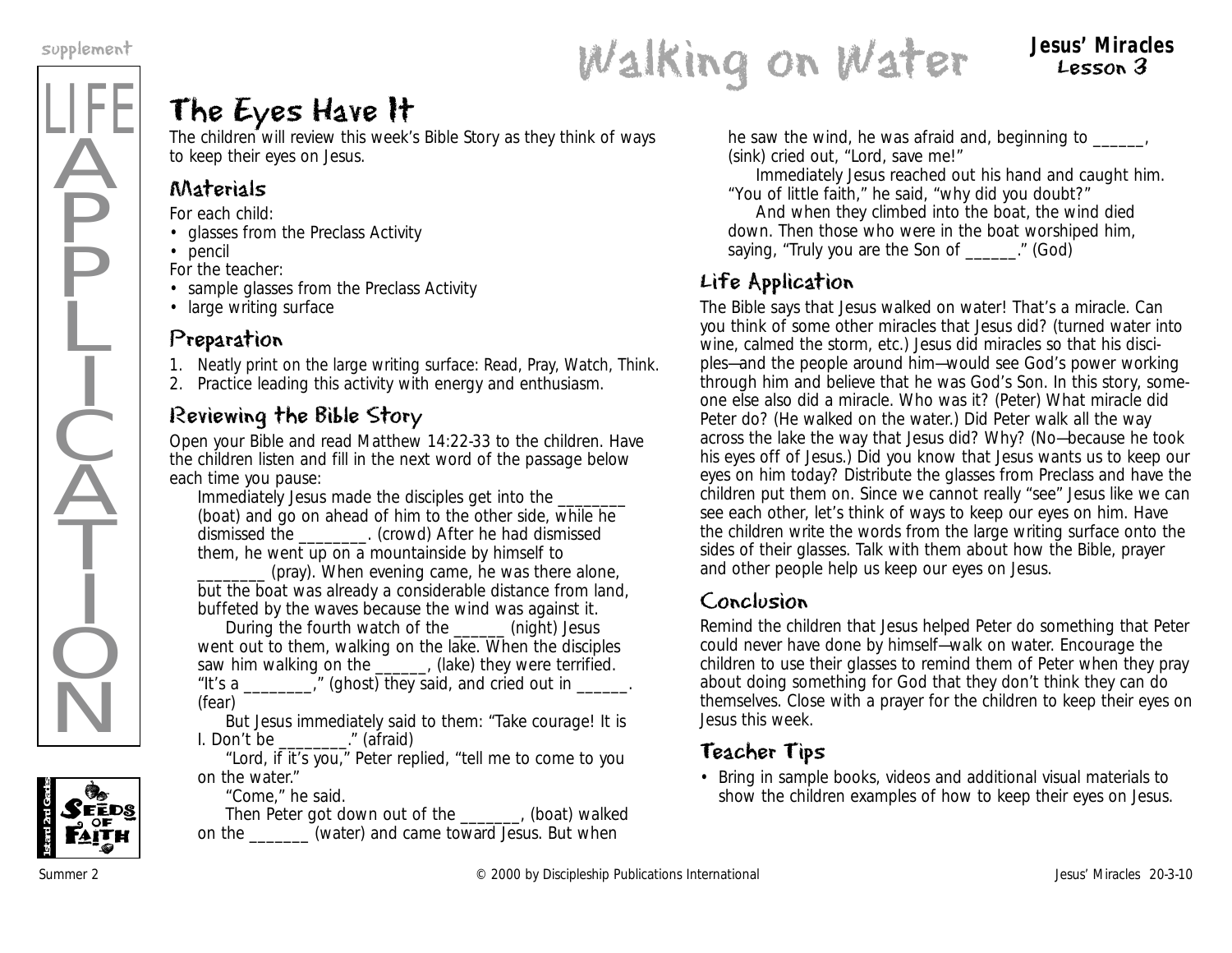G

AN A

M

K<br>E

# Walking on Water supplement **Jesus' Miracles**

# Lesson 3

# Steps of Faith

The children will review key ideas from this week's lesson as they play this game.

# Materials

*For the teacher:*

- scissors
- yardstick (or other straight edge)
- heavy black marker
- a die (from a pair of dice)
- 1 piece of poster board, 22" x 28" *Reproducible Pages:*
- Page C, 1 copy for the teacher

# Preparation

- 1. Copy the game board onto the poster board, using the diagram on the back of this Lesson Card, the marker and the yardstick.
- 2. Cut out the game pieces from your copy of Reproducible Page C.
- 3. Practice leading this activity.

# Instructions

- 1. Introduce today's activity: *This week, you learned that Jesus walked on the lake all the way out to his disciples on the boat. At first they were terrified because they thought they were seeing a ghost. But Jesus told them not to be afraid. When Peter realized it was Jesus, he asked and Jesus called him to come out and walk on the water too—and Peter did! Peter was the only disciple who stepped out of the boat and walked on the water. In our game today, you will all have a chance to be like Peter and try to walk on the "water" by having faith in Jesus.*
- 2. Show the children the game board and pieces that you prepared. Explain that they will find partners and write their names on game pieces and place them in the boat. Then they will take turns rolling the die and following the directions provided on the back of this Lesson Card.



- 3. Help the children find their partners and distribute the game pieces. Choose a pair to go first. When they roll the die, read the corresponding instructions from the back of this Lesson Card.
- 4. Continue game play until all the children have reached Jesus.

#### Conclusion

Ask the children how it makes them feel to know that Jesus wants to help them do things that they don't think they can do themselves. Share an example of something that Jesus has helped you to do that you did not think you could do yourself. Close with a prayer for the children to remember Jesus' power this week.

# Teacher Tips

- Adapt this game to the skill level of your children.
- Use a blue marker to make the water and a brown marker for the boat, or if available, make the game board on a piece of blue poster board.
- Be prepared to help the children think of answers to question "1," e.g. think about Jesus, read the Bible, pray, etc.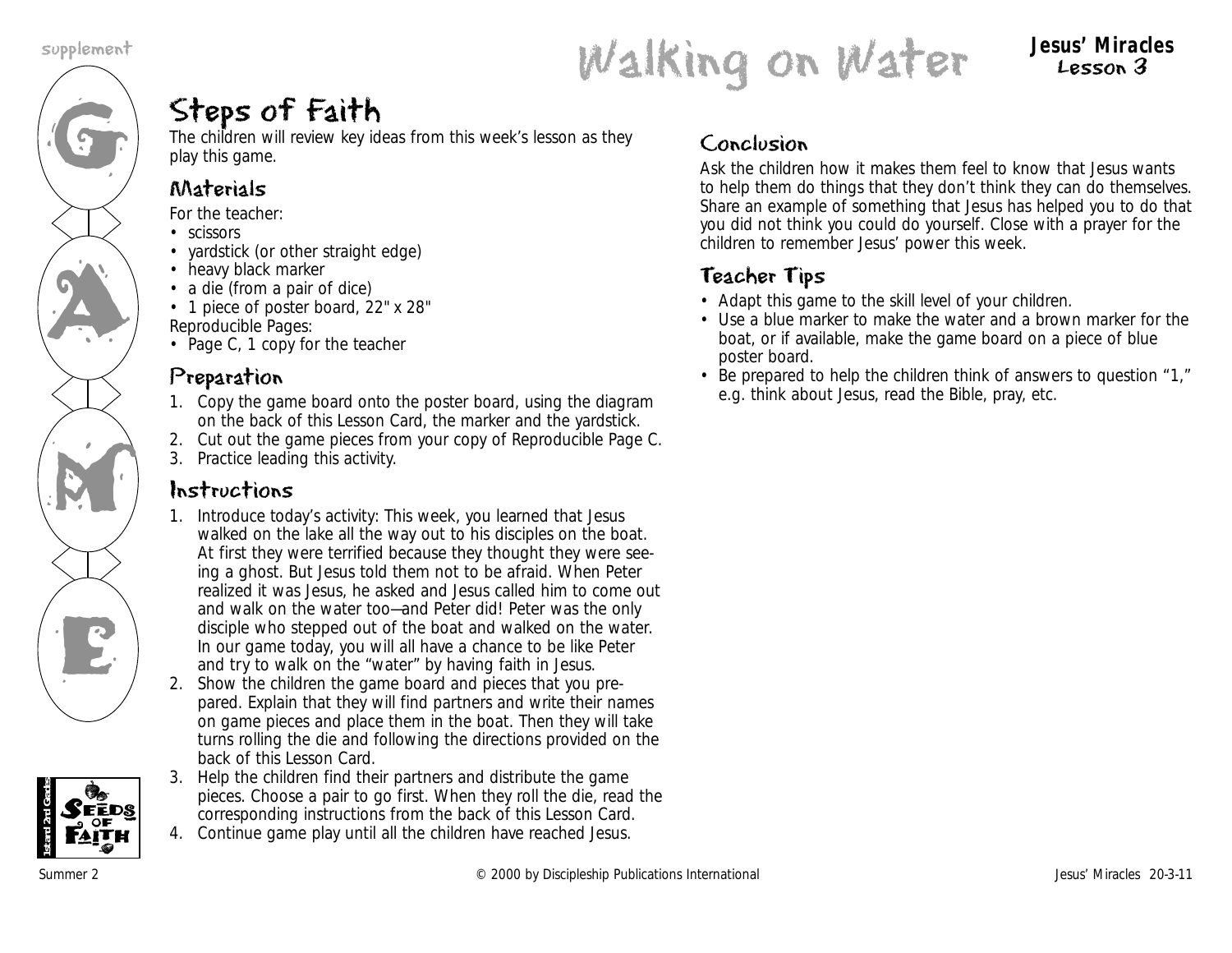$\overline{\Omega}$ 

**AN** 

M

E

Walking on Water supplement **Jesus' Miracles**

Lesson 3

| Roll of the die | Instructions                                                                                                                                                          | Spaces to Move        |                       |
|-----------------|-----------------------------------------------------------------------------------------------------------------------------------------------------------------------|-----------------------|-----------------------|
|                 | Name one way that<br>you can keep your<br>eyes on Jesus.                                                                                                              | Advance one space.    | esus                  |
| $\overline{2}$  | Name two miracles<br>that Jesus did.                                                                                                                                  | Advance two spaces.   |                       |
| 3               | Say, "Jesus is the Son<br>of God," to three dif-<br>ferent people.                                                                                                    | Advance three spaces. |                       |
| 4               | Tell four people in this<br>room to keep their<br>eyes on Jesus.                                                                                                      | Advance four spaces.  |                       |
| 5               | Say this week's<br>Scripture Memory<br>Verse:<br>Then those who were<br>in the boat worshiped<br>[Jesus], saying, "Truly<br>you are the Son of<br>God." Matthew 14:33 | Advance five spaces.  |                       |
| 6               | Be like Jesus and<br>share. Choose another<br>pair of children to<br>advance three spaces.                                                                            | Advance three spaces. | Disciples in the Boat |

game board

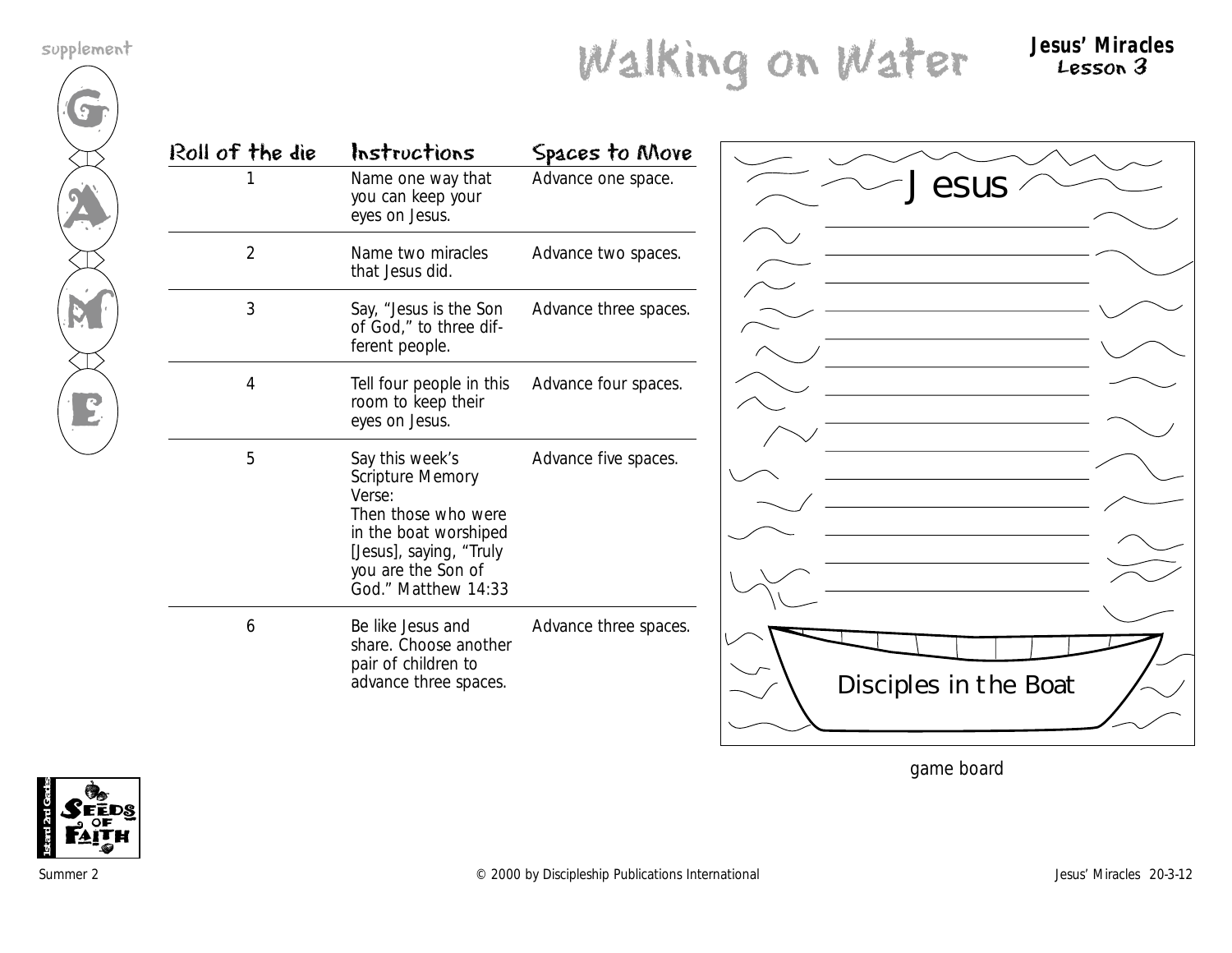

# supplement<br>
Walking on Water Lesson 3

Lesson 3

# Letters from Peter

The children will explore and discover the New Testament books of 1 and 2 Peter.

#### Materials

*For each child:*

• pencil

*Reproducible Pages:*

• Page D, 1 copy for each child

#### Preparation

- 1. Complete the activity on your copy of Reproducible Page D.
- 2. Practice leading this activity at home.

#### Instructions

- 1. Introduce today's activity: *This week, you learned that Jesus walked on the lake all the way out to his disciples on the boat. At first they were terrified because they thought they were seeing a ghost. But Jesus told them not to be afraid. When Peter realized it was Jesus, he asked and Jesus called him to come out and walk on the water too—and Peter did! Peter was the only disciple who stepped out of the boat and walked on the water. In the Bible, Peter wrote two letters called 1 and 2 Peter. Today, you are going to explore these letters.*
- 2. Tell the children to open their Bibles and look for the letters of 1 and 2 Peter. Circulate among them to offer assistance. Encourage the children to help each other and to work with a partner.
- 3. Distribute the copies of Reproducible Page D and pencils. Lead the children together through the first two questions. Then let them work alone or with a partner to finish their worksheets.
- 4. When all the children are finished, go over everyone's answers together as a group using the Answer Key on the back of this Lesson Card.
- 5. Encourage the children for their participation.

#### Conclusion

Ask the children how they think they would have felt if Jesus had called them and told them to walk on the water. Encourage them that Jesus is always ready to help us do things that we don't think we can—if we trust him and keep our eyes on him. Close with a prayer for the children to remember Peter's faith in Jesus.

# Teacher Tips

- Adapt this activity to the skill level of the children in your group.
- Pair new or visiting children with others who are confident and encouraging.



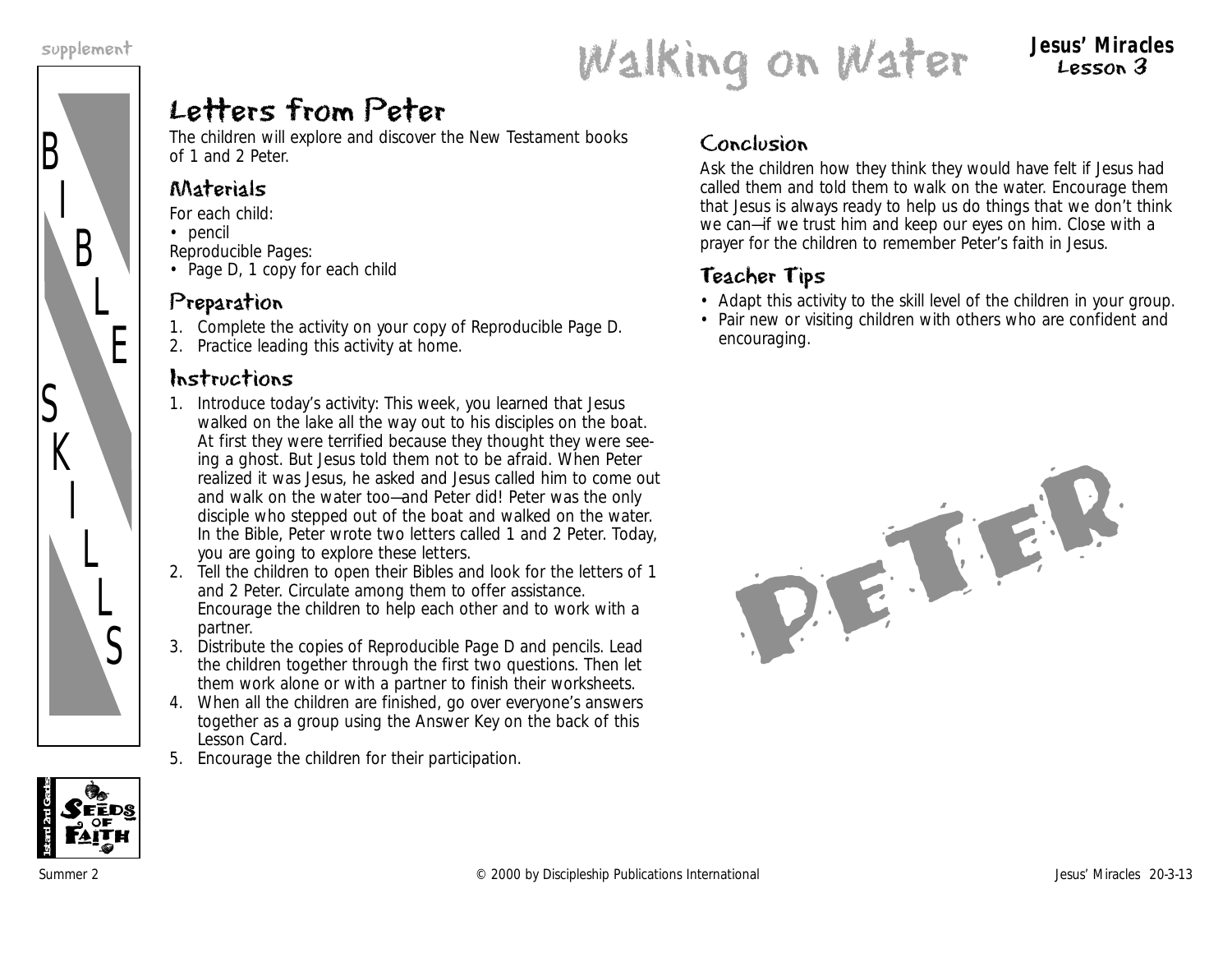





|                                                                                                                                                                 | Letters from Peter    |                 |         |          |
|-----------------------------------------------------------------------------------------------------------------------------------------------------------------|-----------------------|-----------------|---------|----------|
| Directions: Open your Bible to the letters of 1 and 2 Peter and answer the questions below.<br>Use the Answer Box at the bottom to help you choose your answer. | Answer Key            |                 |         |          |
| 1. How many chapters are in 1 Peter? $\_\_$                                                                                                                     |                       |                 |         |          |
| 2. How many verses are in chapter 4? $19$                                                                                                                       |                       |                 |         |          |
| 3. Find 1 Peter 3:15 and fill in the blank: But in your hearts, set apart Christ as                                                                             |                       |                 |         | Lord     |
| 4. Find 1 Peter 5:14 and fill in the blanks: <u>Greet</u> one another with a kiss                                                                               |                       |                 |         | of love. |
| 5. How many chapters are in 2 Peter? ___                                                                                                                        |                       |                 |         |          |
| 6. How many verses are in chapter $27 - 22$                                                                                                                     |                       |                 |         |          |
| 7. Find 2 Peter 1:5 and fill in the blanks: For this very reason, make every effort to add to<br>your faith goodness; and to goodness, knowledge                |                       |                 |         |          |
| 8. In 2 Peter 3:1, Peter calls the disciples his ____                                                                                                           |                       | friends<br>dear |         |          |
|                                                                                                                                                                 | Answer Box            |                 |         |          |
| dear friends<br>knowledge                                                                                                                                       | Greet<br>kiss<br>Lord | 22<br>faith     | 19<br>5 |          |
|                                                                                                                                                                 |                       |                 |         |          |

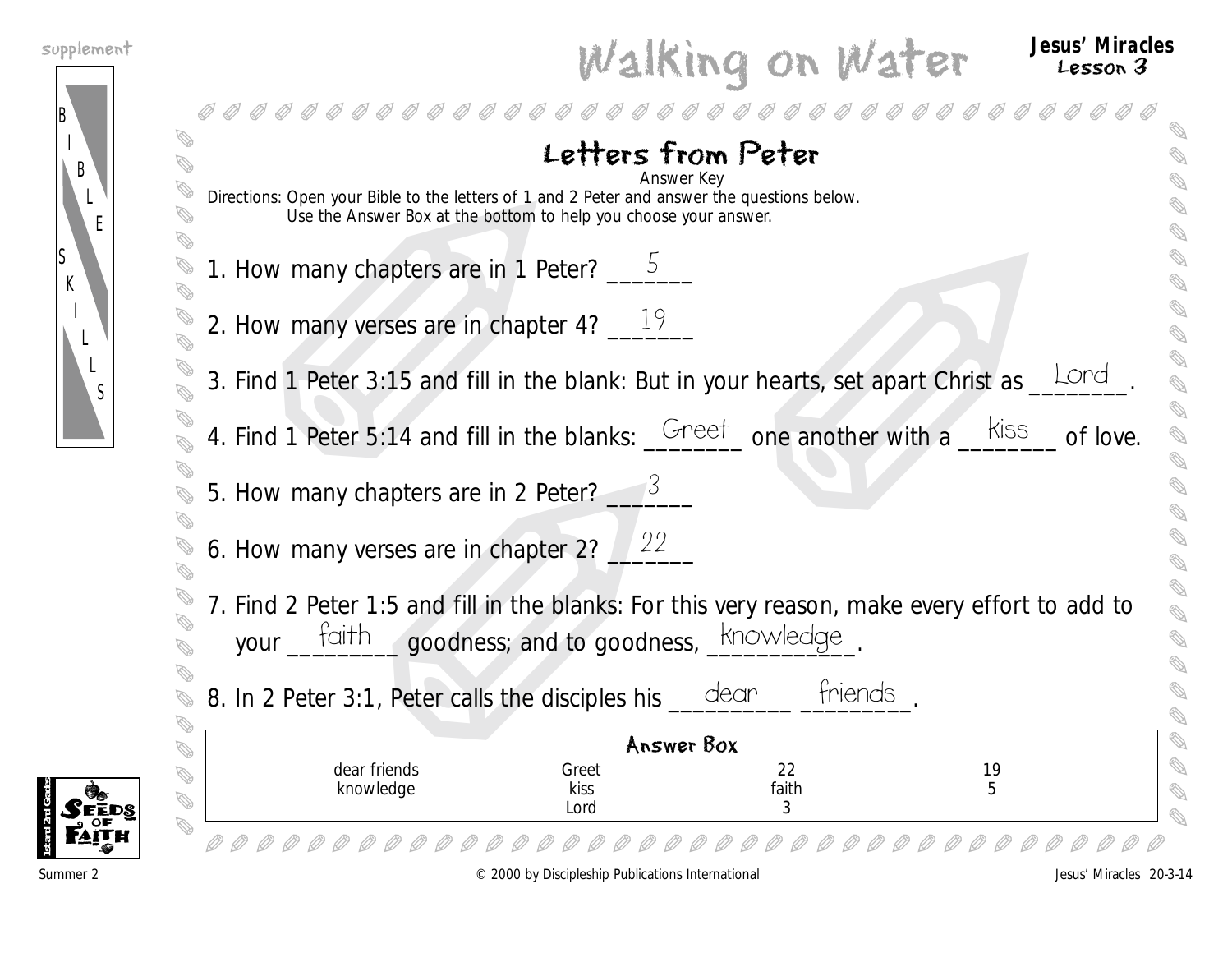



Summer 2 COOO by Discipleship Publications International • Permission to Photocopy Granted Jesus' Miracles 20-3-15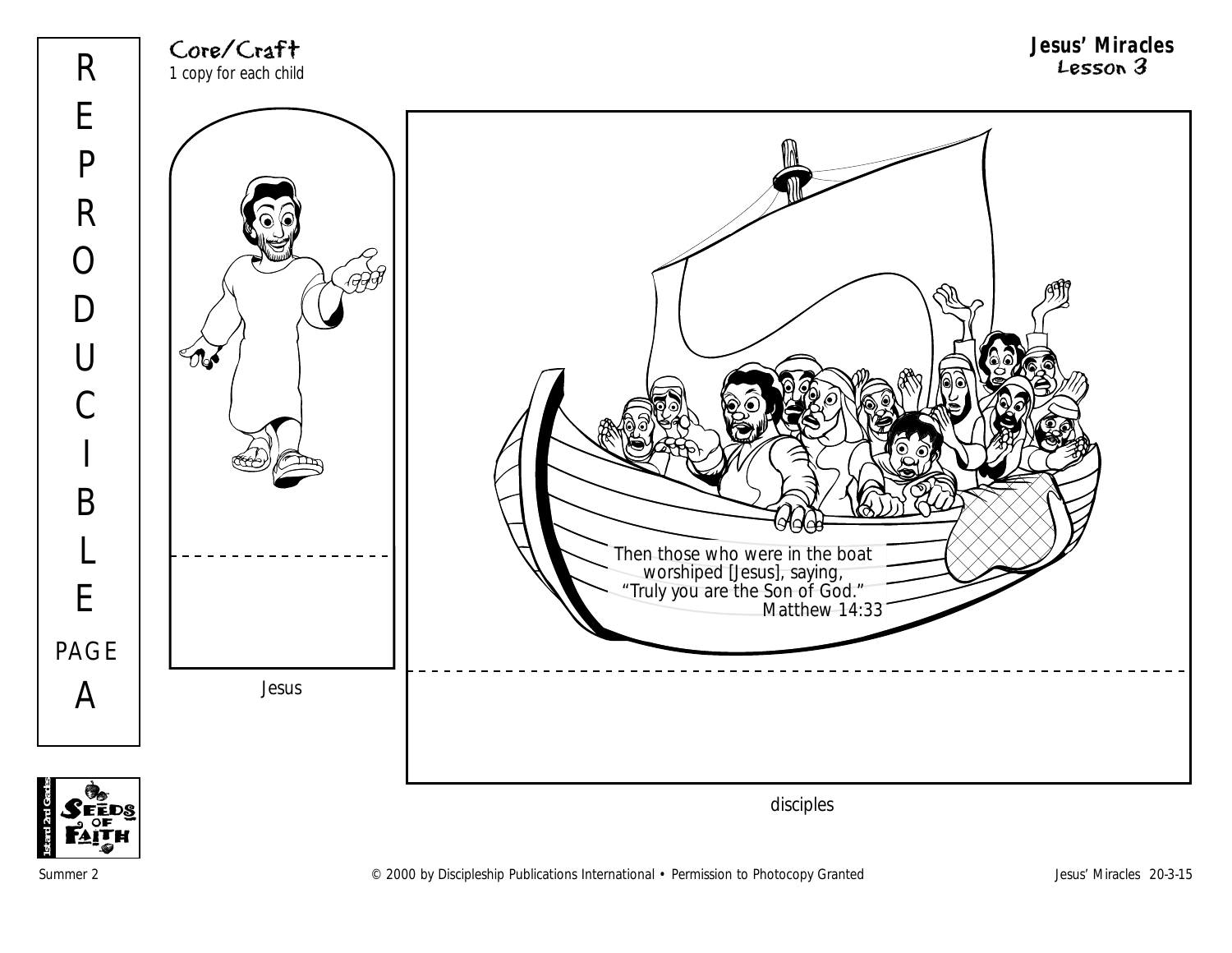This page intentionally left blank

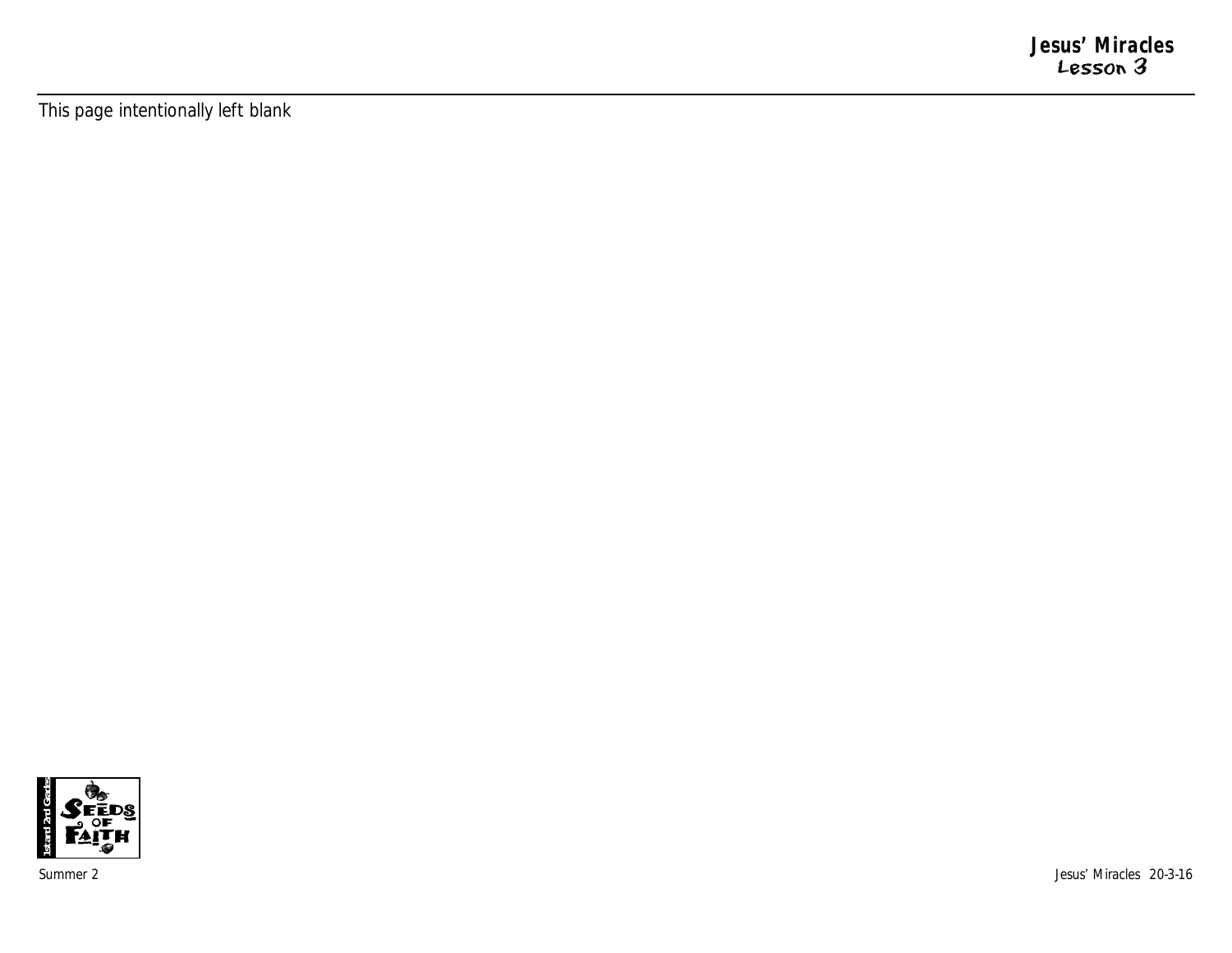Supplement/Preclass 1 copy for each child



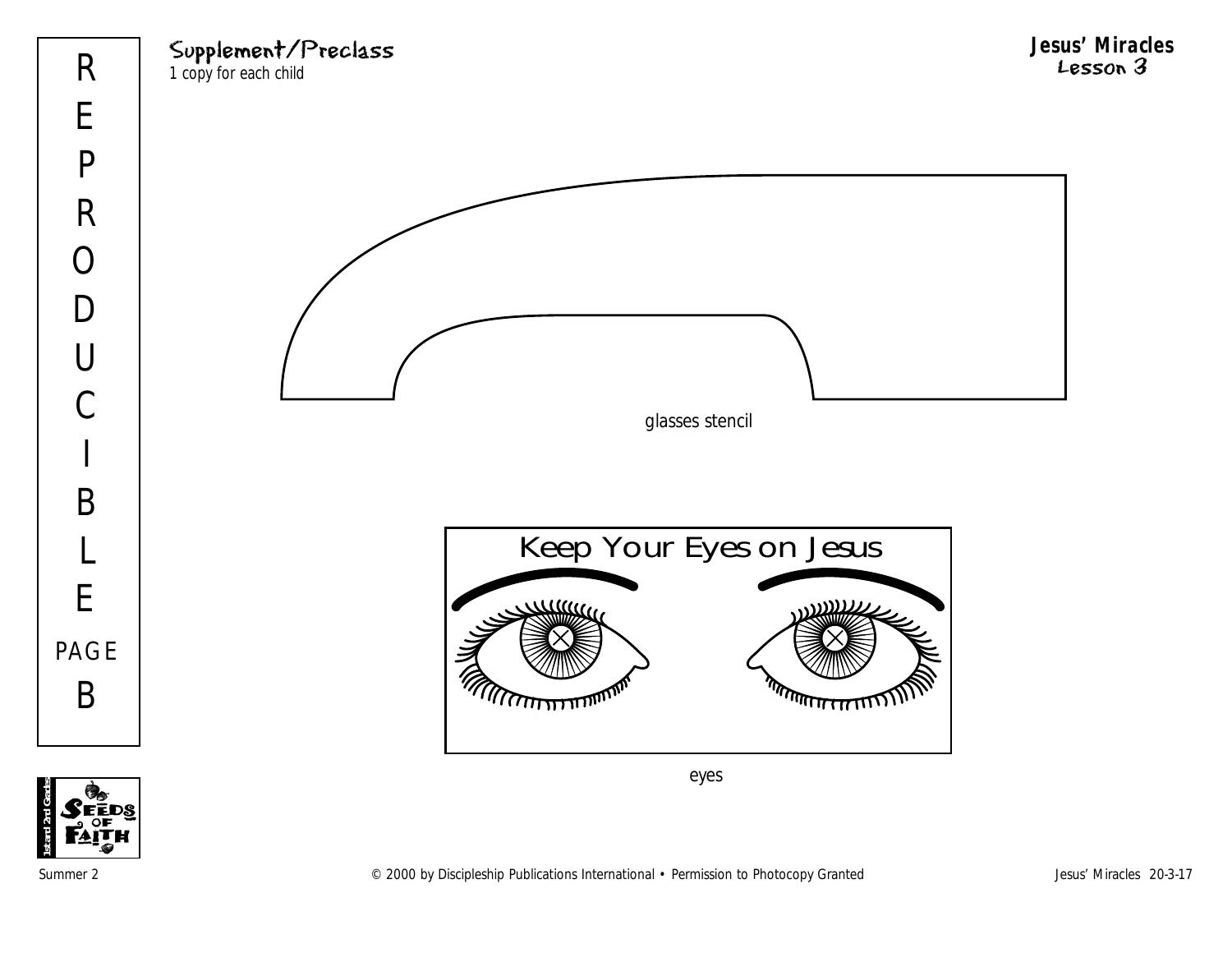